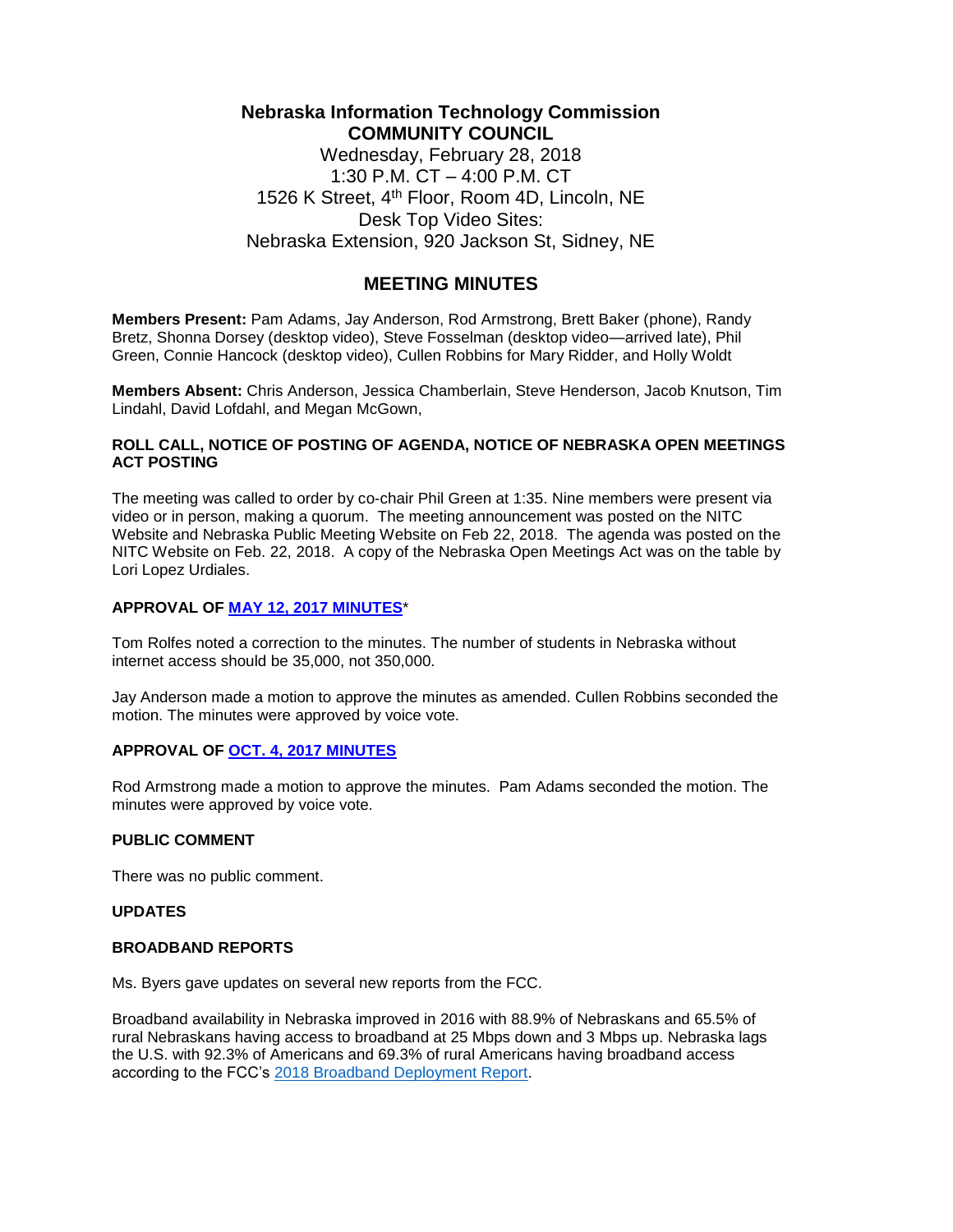In 2016, 82% of U.S. households and 78% of Nebraska households subscribed to fixed internet service of at least 200 kbps according to the FCC's newly released [Internet Access Services](https://transition.fcc.gov/Daily_Releases/Daily_Business/2018/db0207/DOC-349074A1.pdf)  [Report.](https://transition.fcc.gov/Daily_Releases/Daily_Business/2018/db0207/DOC-349074A1.pdf) At higher speed tiers, the gap in subscription rates between Nebraska and the U.S. average widens. In 2016, 50% of U.S. households, but only 38% of Nebraska households subscribed to broadband of at least 25 Mbps down and 3 Mbps up. Nebraska ranked in the middle of our neighboring state on this measure—behind Colorado (60%), South Dakota (47%) and Wyoming (45%) but tightly clustered with Iowa (38%), Missouri (37%), and Kansas (36%).

The FCC recently announced the release of a new broadband map with 2016 data. The map is available at [https://broadbandmap.fcc.gov](https://broadbandmap.fcc.gov/) . Commissioner Rosenworcel has set up a mailbox, BROADBANDFAIL@FCC.GOV, to report inaccuracies in the map.

Phi Green commented that the county level data still shows a number of counties with less than 10% of the population having broadband at 25 Mbps down/3 Mbps up available. He said that it would be interesting to see the county info overlaid with service provider data. Ms. Byers commented that the FCC's broadband map can be searched by provider.

# **LEGISLATION**

Ms Byers is following the bills listed below. As individual citizens, members were encouraged to contact their senators if they felt strongly about any of these bills. LB 994 directly mentions the NITC and is the bill Ms. Byers is following the most closely. It would create a Rural Broadband Study Task Force and would direct the NITC and PSC to provide assistance to the task force. The bill received widespread support during its hearing. Only the mobile wireless industry opposed sections of the bill. The bill was not out of committee.

**LB [389](https://nebraskalegislature.gov/bills/view_bill.php?DocumentID=30897)** Adopt the Small Wireless Facilities Act (Lowe Priority Bill)

**[LR 701](https://nebraskalegislature.gov/bills/view_bill.php?DocumentID=34470)** [P](https://nebraskalegislature.gov/bills/view_bill.php?DocumentID=34470)rovide for telehealth practice by physicians and physician assistants

**[LB 856](https://nebraskalegislature.gov/bills/view_bill.php?DocumentID=34311)** [A](https://nebraskalegislature.gov/bills/view_bill.php?DocumentID=34311)dopt the Internet Neutrality Act, change communications provider requirements under the Nebraska Telecommunications Regulation Act, and change financial assistance provisions relating to the Nebraska Internet Enhancement Fund

**[LB 966](https://nebraskalegislature.gov/bills/view_bill.php?DocumentID=34207)** Provide a sales and use tax exemption relating to dark fiber

**[LB 989](https://nebraskalegislature.gov/bills/view_bill.php?DocumentID=34326)** [A](https://nebraskalegislature.gov/bills/view_bill.php?DocumentID=34326)uthorize testing of autonomous vehicles by a city of the primary class on its roadways (Wishart Priority Bill)

**[LB 993](https://nebraskalegislature.gov/bills/view_bill.php?DocumentID=34446)** [C](https://nebraskalegislature.gov/bills/view_bill.php?DocumentID=34446)reate the 911 Service System Advisory Committee and change the 911 Service System Act and eliminate the act's termination date (Geist Priority Bill)

**[LB 994](https://nebraskalegislature.gov/bills/view_bill.php?DocumentID=34425)** [C](https://nebraskalegislature.gov/bills/view_bill.php?DocumentID=34425)reate the Rural Broadband Study Task Force, change provisions relating to the Nebraska Telecommunications Universal Service Fund, and change powers and duties of the Public Service Commission as prescribed (Transportation and Telecommunications Committee Priority Bill).

**[LB 1031](https://nebraskalegislature.gov/bills/view_bill.php?DocumentID=34172)** Change excavation notification and marking requirements and provide for large project planning meetings, rulemaking authority, and cost allocation under the One-Call Notification System Act

**[LB 1057](https://nebraskalegislature.gov/bills/view_bill.php?DocumentID=34663)** Change provisions relating to prescription drug monitoring

**[LB 1113](https://nebraskalegislature.gov/bills/view_bill.php?DocumentID=34711)** Provide an exception for leasing dark fiber or providing broadband, Internet, telecommunications, or video services by an agency or political subdivision of the state (Walz Priority Bill)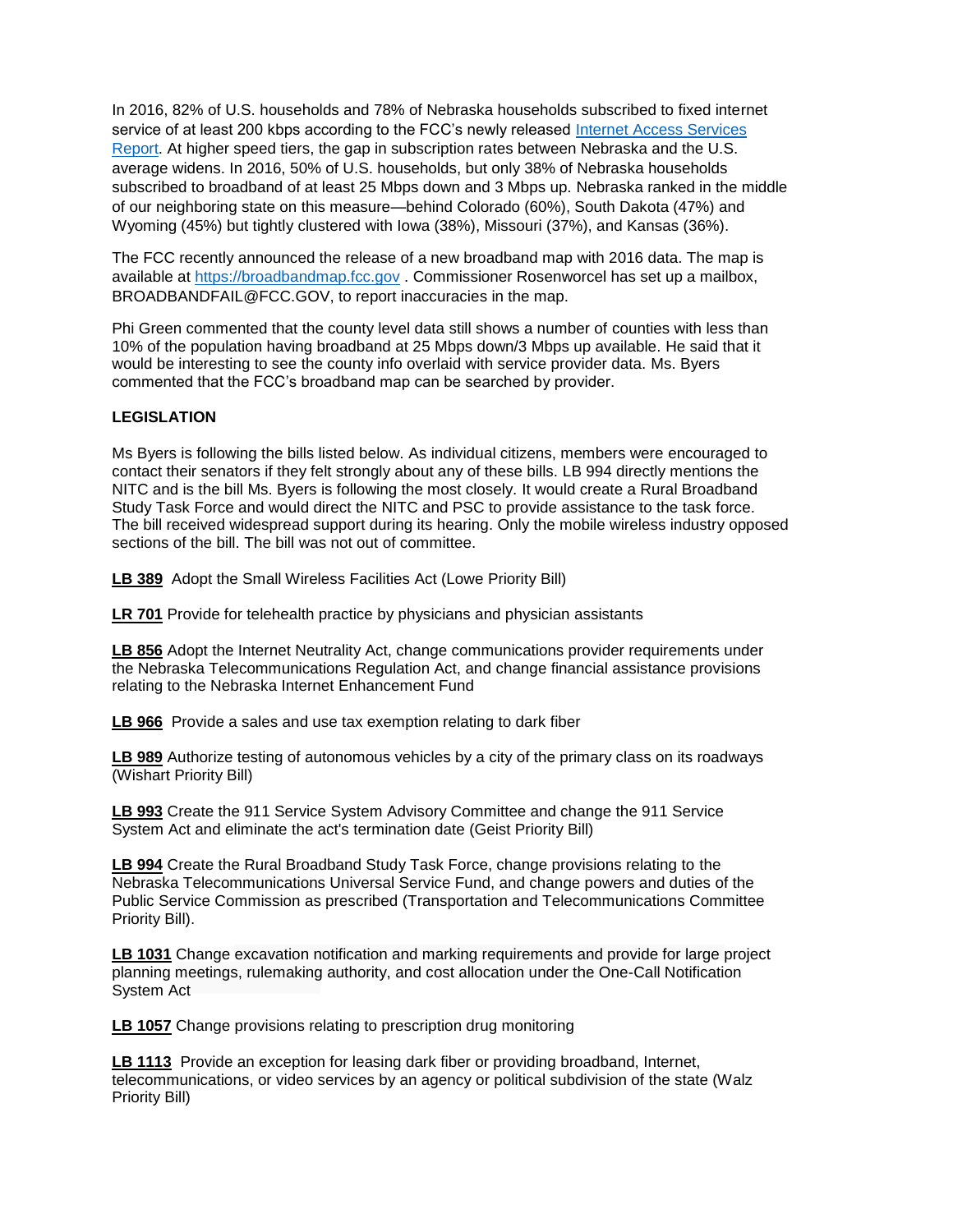**[LB 1114](https://nebraskalegislature.gov/bills/view_bill.php?DocumentID=34289)** Provide for creation and maintenance of a statewide geographic information system map under the Nebraska Telecommunications Regulation Act

**[LB 1122](https://nebraskalegislature.gov/bills/view_bill.php?DocumentID=34745)** Authorize testing of automated motor vehicles as prescribed

# **NEBRASKA SCHOOLS AND LIBRARIES—SPARKS GRANT: BREAKING THE ICE AND IGNITING INTERNET RELATIONSHIPS**

Holly Woldt, Nebraska Library Commission and Tom Rolfes, NITC, shared information about an innovative project to improve internet access at five rural libraries by partnering with local schools. The Nebraska Library Commission, in collaboration with the State Office of the Chief Information Officer, has submitted a Sparks grant application to the Institute of Museum and Library Services to partner with, and incentivize five rural public school districts and five rural public libraries to work together to increase the internet speeds at the public library. Participating schools and libraries interested in establishing a terrestrial connection between the school and library could file a mini-consortium E-rate filing in 2019-2020, leveraging available federal support through a novel model for E-rate filing. The expected timeframe for this project will be from May 1, 2018-April 30, 2019, with pre-applications submitted and evaluated between January and March, 2018.

Steve Fosselman joined the meeting during this presentation.

Mr. Rolfes also shared that the Education Council has approved their action items, including broadband, and wants to work the Community Council on issues related to broadband.

# **NEBRASKA BROADBAND PARTNERSHIP DISCUSSION**

The Nebraska Broadband Initiative was originally formed to implement the planning piece of the Nebraska Public Service Commission's broadband mapping and planning grant. After the grant ended, the group continued to meet. Activities included the *Nebraska Broadband* newsletter and partnering with the Nebraska Telecommunications Association to host the Nebraska Broadband Today conference. It may be time to re-energize and broaden the group. Ms. Byers asked council members for their thoughts on this. Rod Armstrong suggested waiting to see what happens with LB944. Connie Hancock and Randy Bretz expressed interest in moving the partnership forward. The group agreed to move an expanded Nebraska Broadband Partnership forward. The proposed task force and the broadband partnership would have different audiences and focuses. The Nebraska Broadband Partnership would be focused on outreach to communities. The task force would be focused on policy recommendations.

Randy Bretz made a motion in favor of re-energizing the Nebraska Broadband Partnership. Pam Adams seconded the motion. All were in favor.

# **MEMBERSHIP\***

Ms. Byers introduced Johnathan Hladik, the policy director of the Center for Rural Affairs, who had been nominated to serve on the Community Council. Phil Green made a motion to move his nomination forward to the NITC. Randy Bretz seconded the motion. All were in favor.

Mr. Hladik's nomination will be brought to the NITC for their approval on March 8.